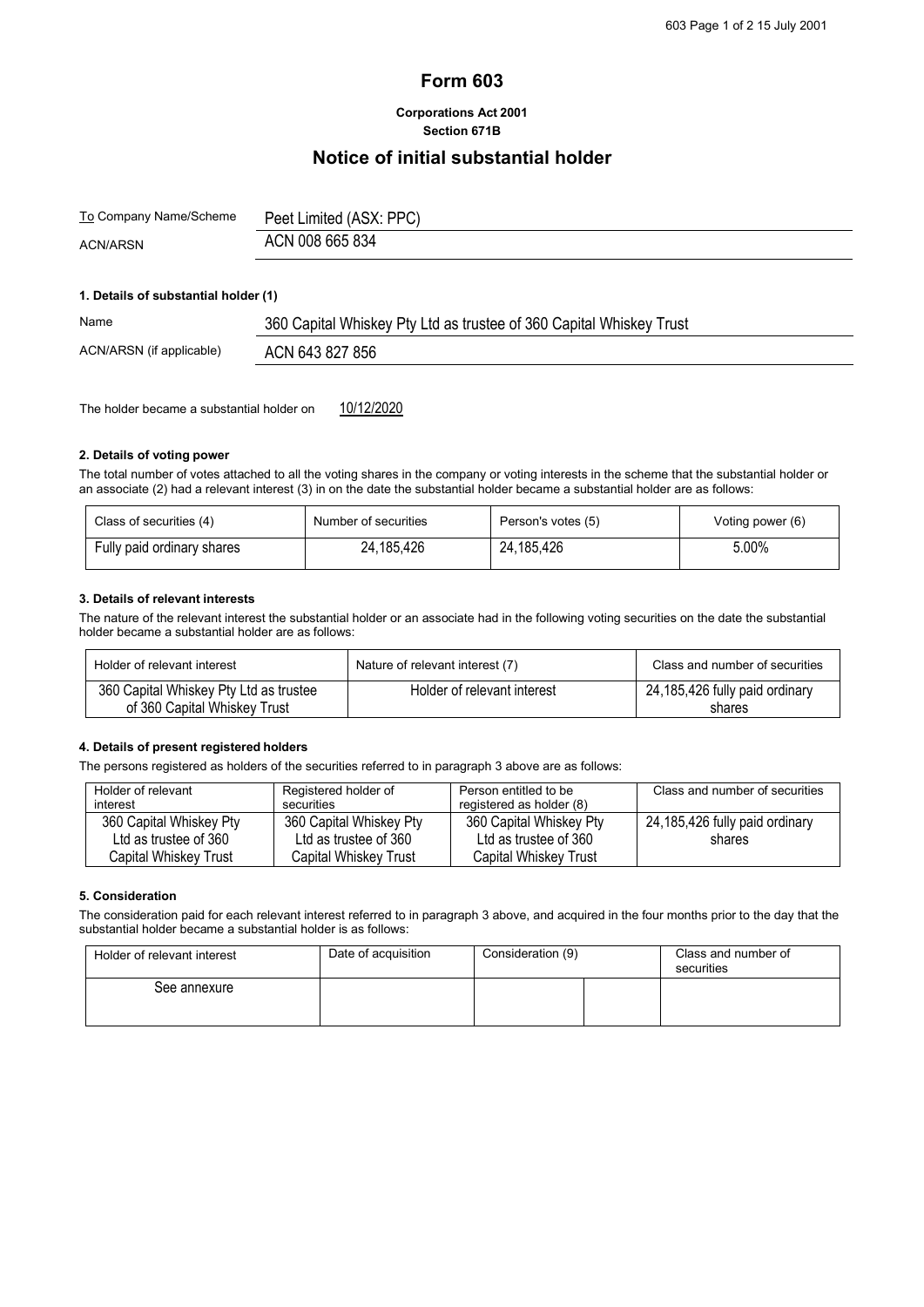#### **6. Associates**

The reasons the persons named in paragraph 3 above are associates of the substantial holder are as follows:

| Name and ACN/ARSN (if applicable) | Nature of association |
|-----------------------------------|-----------------------|
|                                   |                       |

# **7. Addresses**

The addresses of persons named in this form are as follows:

| Name                                                                      | Address                                  |
|---------------------------------------------------------------------------|------------------------------------------|
| 360 Capital Whiskey Pty Ltd as<br>trustee of 360 Capital Whiskey<br>Trust | Level 8, 56 Pitt Street, Sydney NSW 2000 |

# **Signature**

| print name | Kimberley Child | capacity | <b>Company Secretary</b> |
|------------|-----------------|----------|--------------------------|
| sign here  | .⊷м ∧∧          | date     | 14/12/2020               |

### **DIRECTIONS**

- (1) If there are a number of substantial holders with similar or related relevant interests (eg. a corporation and its related corporations, or the manager and trustee of an equity trust), the names could be included in an annexure to the form. If the relevant interests of a group of persons are essentially similar, they may be referred to throughout the form as a specifically named group if the membership of each group, with the names and addresses of members is clearly set out in paragraph 7 of the form.
- (2) See the definition of "associate" in section 9 of the Corporations Act 2001.
- (3) See the definition of "relevant interest" in sections 608 and 671B(7) of the Corporations Act 2001.
- (4) The voting shares of a company constitute one class unless divided into separate classes.
- (5) The total number of votes attached to all the voting shares in the company or voting interests in the scheme (if any) that the person or an associate has a relevant interest in.
- (6) The person's votes divided by the total votes in the body corporate or scheme multiplied by 100.
- (7) Include details of:
	- (a) any relevant agreement or other circumstances by which the relevant interest was acquired. If subsection 671B(4) applies, a copy of any document setting out the terms of any relevant agreement, and a statement by the person giving full and accurate details of any contract, scheme or arrangement, must accompany this form, together with a written statement certifying this contract, scheme or arrangement; and
	- (b) any qualification of the power of a person to exercise, control the exercise of, or influence the exercise of, the voting powers or disposal of the securities to which the relevant interest relates (indicating clearly the particular securities to which the qualification applies).

See the definition of "relevant agreement" in section 9 of the Corporations Act 2001.

- (8) If the substantial holder is unable to determine the identity of the person ( eg. if the relevant interest arises because of an option) write "unknown".
- (9) Details of the consideration must include any and all benefits, money and other, that any person from whom a relevant interest was acquired has, or may, become entitled to receive in relation to that acquisition. Details must be included even if the benefit is conditional on the happening or not of a contingency. Details must be included of any benefit paid on behalf of the substantial holder or its associate in relation to the acquisitions, even if they are not paid directly to the person from whom the relevant interest was acquired.